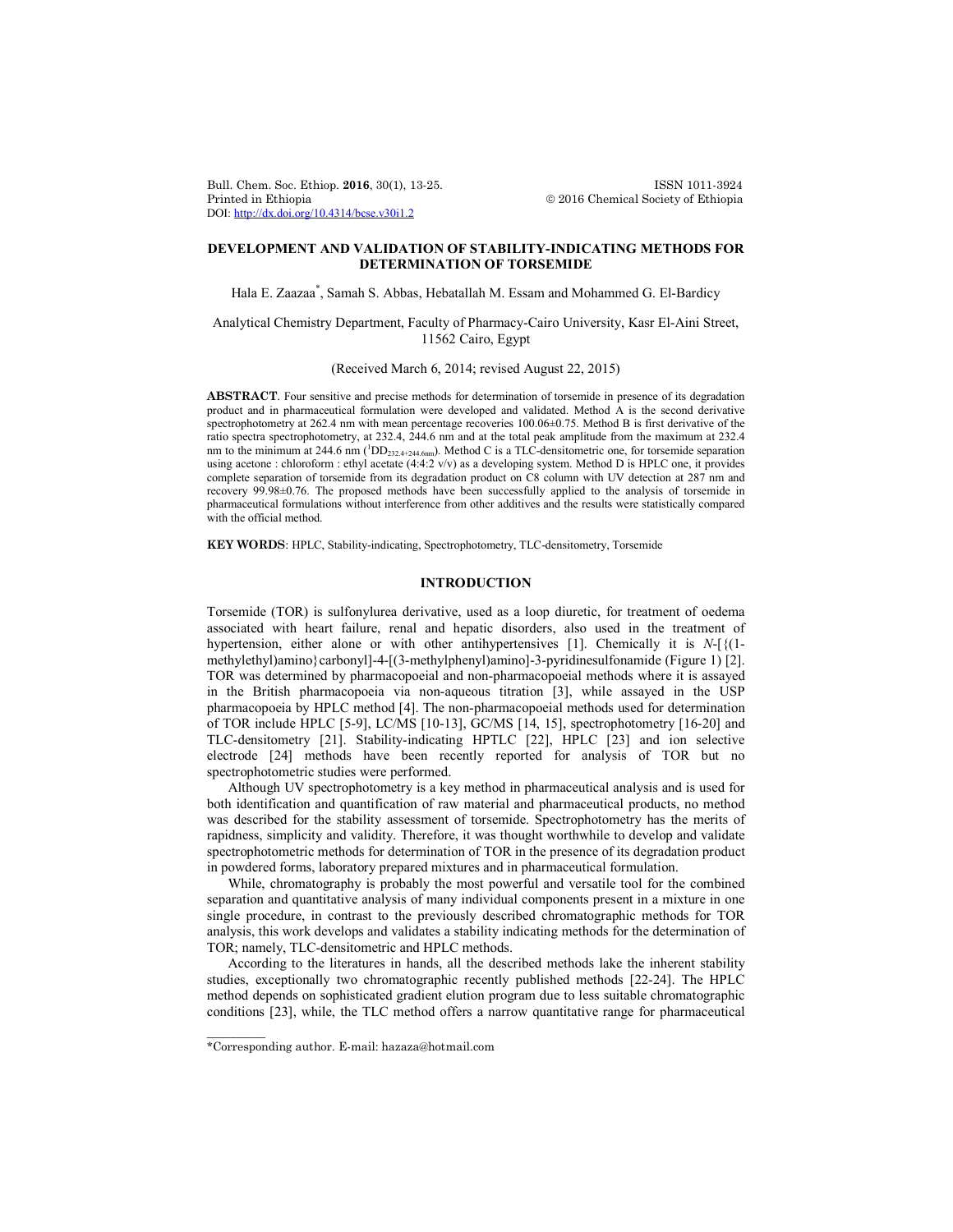application [22]. Therefore, the suggested methodology in this work aims to improve such drawbacks and produce more advantageous procedures to be used in routine analysis of torsemide in quality control labs.

### **EXPERIMENTAL**

#### *Instruments*

A double beam UV-visible spectrophotometer (SHIMADZU, Japan), model UV-1601 PC with matched 1cm quartz cells, connected to an IBM-compatible PC and an HP-600 inkjet printer. Bundled, UV-PC personal spectroscopy software version 3.7, was used to process the absorption and the derivative spectra. The spectral band width was 2 nm with wavelengthscanning speed of 2800 nm min<sup>-1</sup>. A liquid chromatograph consisted of an isocratic pump (Agilent Model G 1310 A), an ultraviolet variable wavelength detector (Model G 1314 A, Agilent 1100 Series), a Rheodyne injector (Model 7725 I, Rohnert Park, CA, USA) equipped with 20 µL injector loop, Agilent (USA); stationary phase; a  $C_8$  (22 cm  $\times$  4.6 mm i.d. 5 µm particle size) analytical column, Alltech (USA). Mobile phase; acetonitrile: K phosphate buffer  $pH$  4 (2:3 v/v). The mobile phase was degassed for 15 min in an ultrasonic bath prior to use. UV-detection was done at 289 nm. The samples were injected by the aid of a 20  $\mu$ L Agilent <sup>®</sup> analytical syringe. CamagLinomat 5 autosampler (Switzerland), Camagmicrosyringe (100 µL), Camag TLC scanner 3 S/N 130319 with win CATS software, the following requirements are taken into consideration (Slit dimensions:  $5 \text{ mm} \times 0.2 \text{ mm}$ , scanning speed:  $20 \text{ mm/s}$ , spraying rate: 10 µL s<sup>-1</sup> and data resolution: 100 µm/step). Precoated TLC-plates, silica gel 60 F 254 (20 cm × 20 cm, 0.25 mm), E. Merck (Darmstadt-Germany), pH-meter, Digital pH/MV/TEMP/ATC meter, Jenco Model- 5005 (USA) were used.

### *Samples*

*Pure standard*. Standard TOR was kindly supplied by Multi-Apex Pharma, Badr City, Cairo, Egypt. It was assayed for its purity according to a pharmacopeial HPLC method [4] and found to contain 99.77%.

*Pharmaceutical formulation*. Examide® tablets, manufactured by Multi-Apex Pharma, Badr City, Cairo, Egypt. Batch No. 1230311 and 1240311, labelled to contain 10 and 20 mg of torsemide/tablet, respectively.

*Degraded sample*. Accelerated acid-degradation was performed by dissolving 50 mg of pure TOR powder in 50 mL of 2 M hydrochloric acid then the solution was refluxed for 4 h. Complete degradation was followed by thin layer chromatography using acetone : chloroform : ethyl acetate (40:40:20 v/v) as developing system. Then, the degradation product (deg 1) was precipitated at pH 6.8±0.2 by 2 M sodium hydroxide, washed and re-crystallized from methanol.

### *Chemicals and reagents*

All chemicals used throughout this work were of analytical grade, and the solvents were of spectroscopic grade. Concentrated HCl, 2 M aqueous solution, acetone, ethyl acetate, NaOH, 2 M aqueous solution and chloroform were obtained from El-Nasr Pharmaceutical Chemicals Co. (Abu-Zabaal, Cairo, Egypt). Methanol; spectroscopic grade; S.D. Fine-Chem Limited, (Mumbai, India); acetonitrile, HPLC-grade; E. Merck (Darmstadt, Germany), potassium dihydrogen phosphate and ortho-phosphoric acid (85%); El-Nasr Pharmaceutical Chemicals Co. (Abu-Zabaal, Cairo, Egypt) were used. A 0.01 M phosphate buffer was prepared by dissolving specified weight of KH2PO4 in 1000 mL bi-distilled water, adjusting to pH 4 by *o*phosphoric acid if necessary.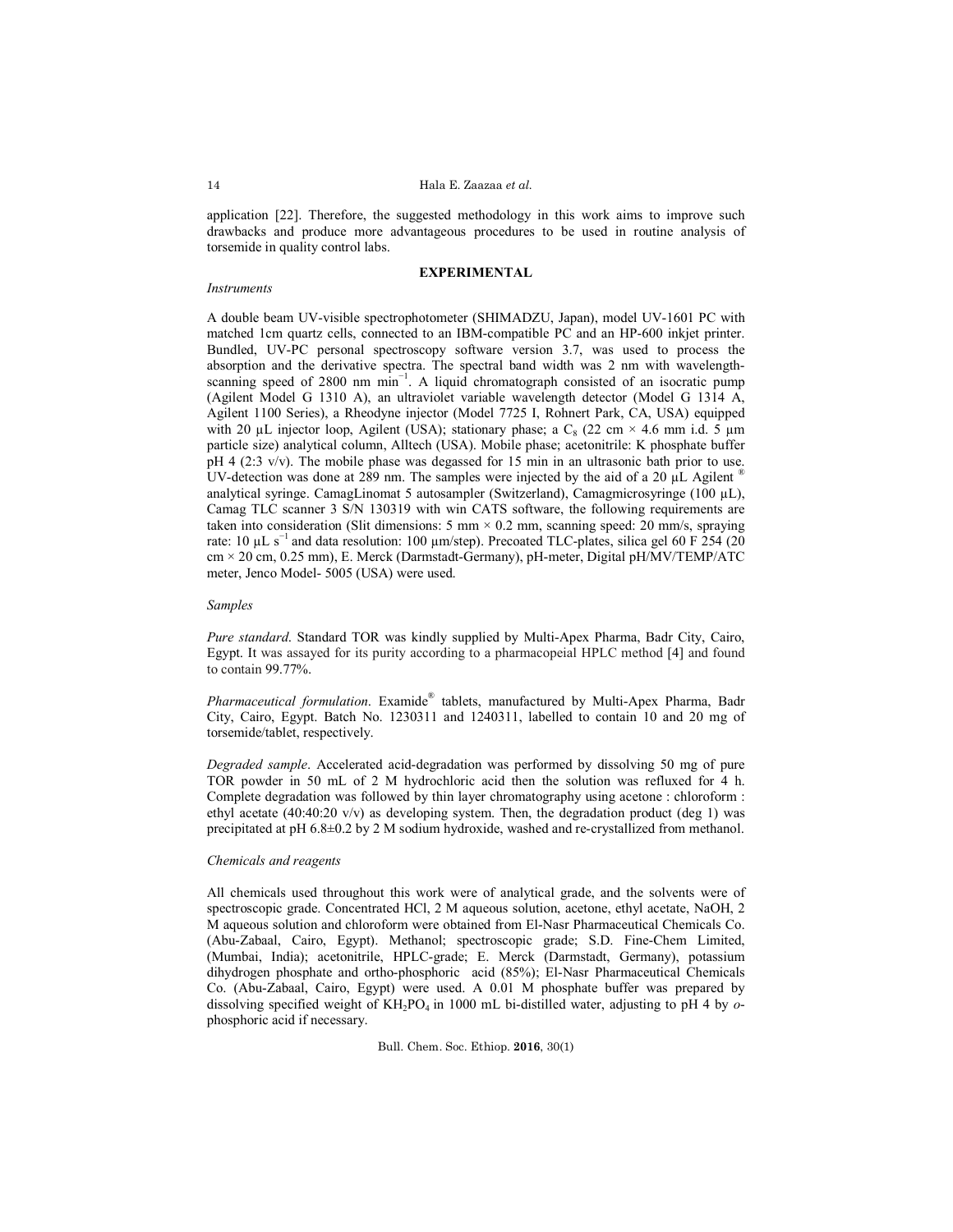Development and validation of stability-indicating methods for determination of torsemide 15

#### *Standard solutions*

Stock standard solutions of torsemide 0.1 and 1 mg mL<sup>-1</sup> in methanol and 0.1 mg mL<sup>-1</sup> in themobile phase for <sup>2</sup>D, <sup>1</sup>DD, TLC and HPLC methods, respectively were prepared. Stock standard solutions of the acid degradation products derived from complete degradation of TOR standard solution (0.1 and 1 mg mL<sup>-1</sup> in methanol and 0.1 mg mL<sup>-1</sup> in themobile phase for <sup>2</sup>D,<br><sup>1</sup>DD, TLC and HDLC methods, respectively, were prepared. All stock standard solutions were <sup>1</sup>DD, TLC and HPLC methods, respectively, were prepared. All stock standard solutions were freshly prepared on the day of analysis and stored in refrigerator to be used within 24 h.

## *Spectrophotometric methods*

*Construction of calibration curve for <sup>2</sup> D spectrophotometric method.* In to a series of 10-mL volumetric flasks, accurate aliquots equivalent to  $50-300 \mu g$  of TOR were transferred from its standard solution (0.1 mg mL<sup>-1</sup>) and diluted to volume with methanol. The <sup>2</sup>D spectrum of each TOR concentration was obtained using scaling factor = 100 and  $\Delta\lambda$  = 8 nm. The peak amplitude was measured at 262.4 nm, plotted against the corresponding concentration of TOR and then the regression equation was computed.

*Construction of calibration curve for <sup>1</sup> DD spectrophotometric method.* Aliquots of TOR stock solution (0.1 mg mL<sup>-1</sup>) equivalent to 40–280 µg were accurately transferred into a series of 10 mL volumetric flasks then diluted to volume using methanol. <sup>1</sup>DD curves were recorded at  $\Delta \lambda$  = 4 nm and scaling factor = 10. The absorption spectra of this solution were divided by the absorption spectrum of 30  $\mu$ g mL<sup>-1</sup> of the acid degradation product (as a divisor), and then the obtained ratio spectra were differentiated with respect to wavelength. The peak amplitudes at 232.4, 244.6 nm and  ${}^{1}$ DD ( $_{232.4+244.6}$ ) were recorded. Calibration graphs were constructed relating the peak amplitudes of  $(^1DD)$  to the corresponding concentrations. The regression equations were then computed for the studied drug at the specified wavelengths and used for determination of unknown samples containing TOR.

### *Chromatographic methods*

*Construction of calibration curve for TLC-densitometric method.* Aliquots equivalent to 0.25– 2.50 mg from TOR standard solution  $(1 \text{ mg mL}^{-1})$  were transferred separately, into a series of 10 mL measuring flasks. The contents of each flask were made up to volume with methanol, then 20 µL of each solution were applied in the form of bands on a TLC plate using a CamagLinomat IV applicator.

The bands were applied 14 mm apart from each other and 15 mm from the bottom edge of the plate with a length of 4 mm. Linear ascending development was performed in a chromatographic tank previously saturated with acetone : chloroform : ethyl acetate (4:4:2 v/v) for 1 h at room temperature. The developed plates were air-dried, then scanned at 287 nm using deuterium lamp. A calibration curve relating the optical density of each band to the corresponding concentration of TOR was constructed. The regression equation was then computed for the studied drug and used for determination of unknown samples containing it.

*Construction of calibration curve for HPLC method.* In to a series of 10 mL volumetric flasks, aliquots equivalent to 20–60 µg were accurately transferred from the standard stock solution of TOR (0.1 mg mL<sup> $-1$ </sup> in the mobile phase), then the volume was completed with the mobile phase and the samples were chromatographed using the following chromatographic conditions: stationary phase; a  $C_8$  (150 mm  $\times$  4.6 mm i.d.), 5 µm analytical column and mobile phase consisted of phosphate buffer pH  $4$  : acetonitrile (3:2, v/v). The mobile phase was filtered through a 0.45 µm millipore membrane filter and was degassed for about 15 min in an ultrasonic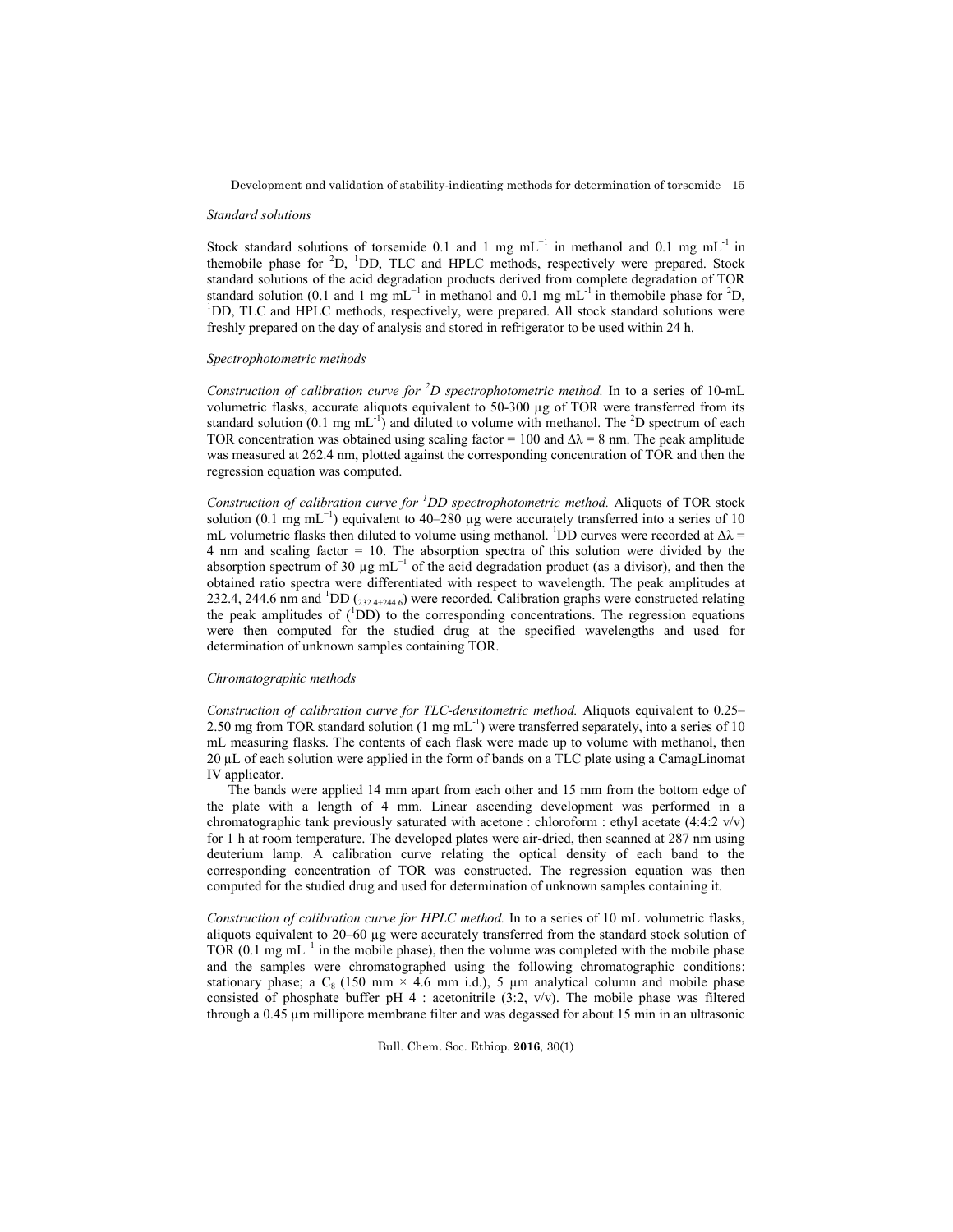bath prior to use, flow rate; 1 mL min<sup>-1</sup> [isocratically at ambient temperature (25  $^{\circ}$ C)], with UVdetection at 287 nm. The samples were filtered also through a  $0.45 \mu m$  membrane filter, and were injected by the aid of a  $20 \mu L$  Agilent®analytical syringe. To reach good equilibrium, the analysis was usually performed after passing 50–60 mL of the mobile phase, just for conditioning and pre-washing of the stationary phase. The relative peak area ratios (drug/external standard), using the concentration 8  $\mu$ g mL<sup>-1</sup> of TOR as external standard were plotted versus the corresponding concentrations of TOR to get the calibration graph and to compute the corresponding regression equation.

*Analysis of laboratory prepared mixtures containing different ratios of Trosemide and its acid degradation product using the suggested methods*

Aliquots of intact and degraded drug were mixed to prepare different mixtures containing 5– 90% of the degradation product, and proceed as mentioned under each method. The concentrations were calculated from the corresponding regression equations.

# *Assay of pharmaceutical formulations (Examide*® *tablets)*

Ten tablets of Examide**®** 10 and 20 mg were weighed, powdered finely and mixed thoroughly. Amount of the powder equivalent to 10 mg of TOR were accurately weighed into two separate 100 mL volumetric flasks, 25 mL of appropriate solvent was added, sonicated for 10 min, then 25 mL solvent was added and sonicated for 10 min to affect complete dissolution of TOR. Volumes were made up with appropriate solvent to get 0.1 mg  $mL^{-1}$  stock solutions, then filtered. The procedure detailed under linearity and construction of calibration curve for each method was followed. When carrying out the standard addition technique, the powder content of the tablets and that of pure TOR were mixed well together before proceeding in the above mentioned procedures.

## **RESULTS AND DISCUSSION**

The ICH [25] guidelines Q1A (R2) on ″Stability Testing of New Drug Substances″ suggest that the testing of those features which are susceptible to change during storage and are likely to influence quality, safety and efficacy must be done by validated stability indicating methods. Stress testing was carried out on TOR, it was subjected to stress acid, alkaline conditions (1 M HCl and NaOH for 5 h, 2 M HCl and NaOH for 4 h) and oxidative condition  $(3\% H<sub>2</sub>O<sub>2</sub>$  for 2 h, 4 h and 6 h). The compound was found to be liable to degradation under acidic, basic and oxidative condition. Among these stress conditions, the acidic condition was the mildest one that results the higher degradation yield as shown in Table 1, so this study was conducted using the acidic degradation conditions.

Table 1. Forced degradation study results.

| Condition                      | Time (h) | TOR degradation % |
|--------------------------------|----------|-------------------|
| Acidic (2 M HCl)               |          | 99.85             |
| Alkaline (2 M NaOH)            |          | 78.43             |
| Oxidative $(3\% \text{ H}2O2)$ |          |                   |

The degradation process under the previously mentioned conditions was followed using TLC and HPLC. It was found that all conditions produce the same two degradation products, Figure 1, which confirms the already existing analytical data [22-24]; one of them (deg 1) is among the impurities stated in USP and BP (impurity B), while the other degradation product is an aliphatic fragment with no considerable UV absorption (deg 2) [24]. Therefore, it is essential to develop analytical procedure which will serve a reliable, accurate and sensitive stability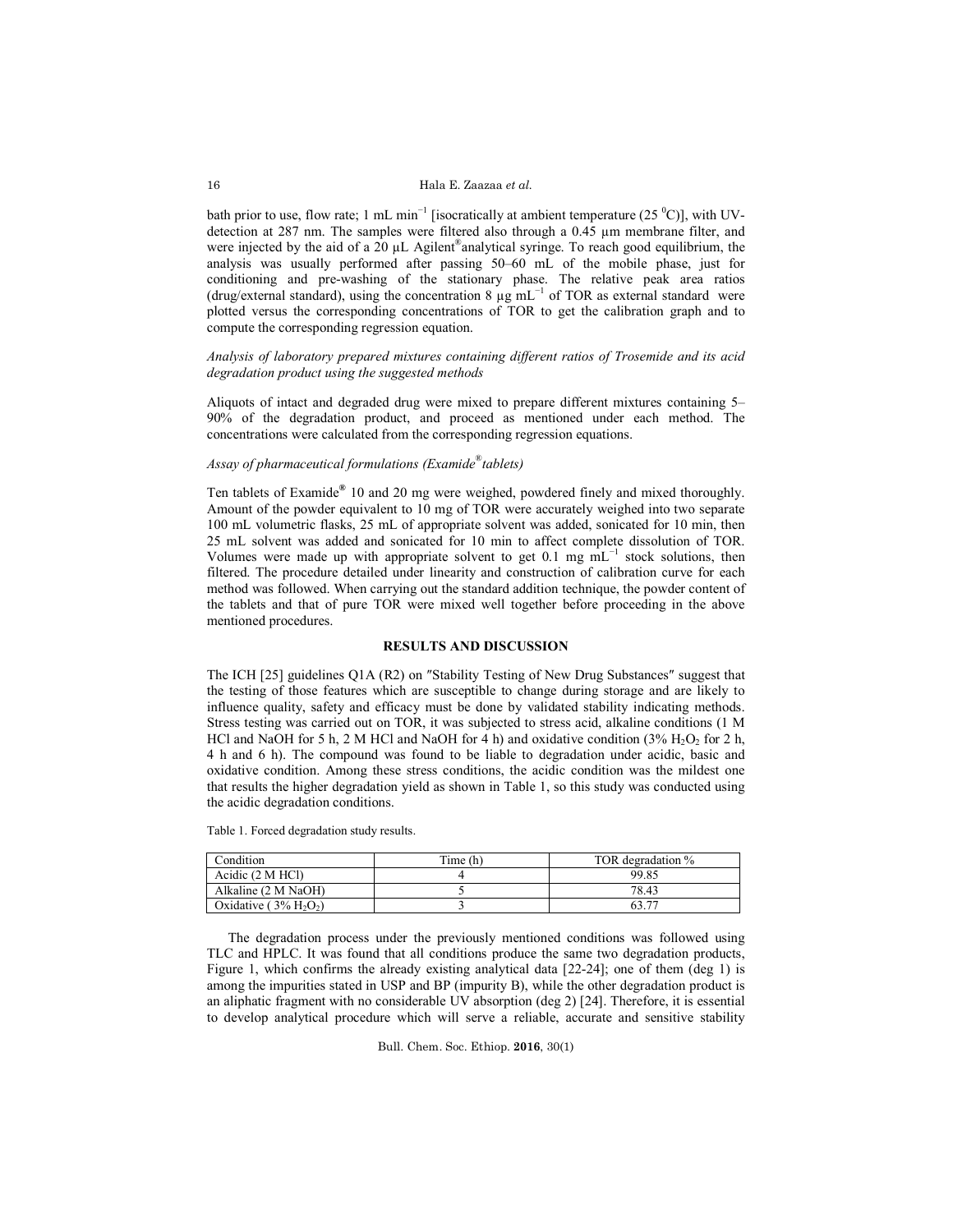indicating method for the determination of TOR in presence of its degradation products (related impurity B).



Figure 1. Chromatograms showing separation of torsemide degradation product under: (a) acidic conditions, (b) oxidative conditions and (c) alkaline conditions.

# *Second derivative spectrophotometric method*

Few spectrophotometric methods were described for determination of TOR in bulk powder or in pharmaceutical formulations with co-formulated drugs using either direct spectrophotometric or colorimetric procedures, but none of these methods was validated for the stability indicating determination of TOR in presence of its degradation product.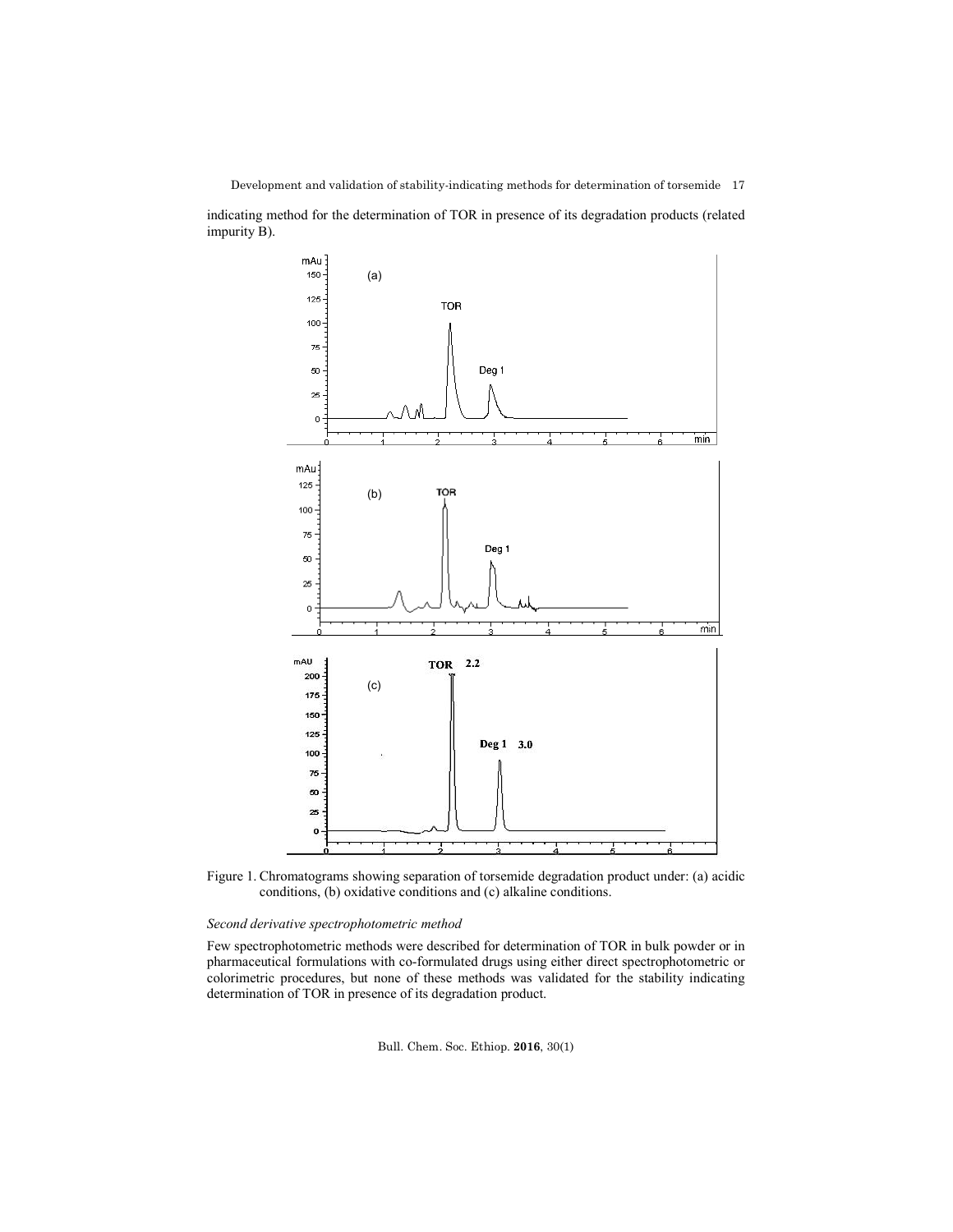### Hala E. Zaazaa *et al.*

Torsemide and its degradation product are absorbing substances in the UV region with severe overlapping, as shown in Figure 2, which interferes with the direct determination of TOR. Different solvents were tried to resolve their overlapping, e.g. methanol, ethanol, 0.1 M NaOH and 0.1 M HCl, but no satisfactory resolution was obtained. On the basis of derivative theory, first derivative was done but poor resolution was found**.** Zero absorption of the degradation product corresponding to peak of TOR was obtained by applying second derivative technique using methanol as a solvent that permits selective determination of pure TOR at 262.4 nm in the presence of its degradation product as in Figure 3. The instrumental parameters affecting the <sup>2</sup> D spectrum were tested, namely ∆λinterval and scaling factor. The best results were obtained upon using 8 nm as ∆λ interval and scaling factor 100 to enlarge the signal of TOR to facilitate its measurement and to diminish error in reading the signal.

Linear relationship was obtained in the range of 5-30  $\mu$ g mL<sup>-1</sup> between the peak amplitudes at 262.4 nm and the corresponding drug concentrations from which the regression equation was computed and found to be:  $P.A. = 0.0241C + 0.0562$ ,  $r = 0.9998$ , where P.A. is the peak amplitude at 262.4 nm, C is the concentration of TOR in  $\mu$ g mL<sup>-1</sup> and r is the correlation coefficient.

### *First derivative of ratio spectra spectrophotometric method*

Upon application of <sup>1</sup>DD method, TOR can be determined selectively at 232.4, 244.6 nm and at the total peak amplitude from the maximum at 232.4 nm to the minimum at 244.6 nm  $({^{1}DD_{232.4+244.6nm}})$  as shown in Figure 4. Selection of the divisor concentration is very important, so several spectra with different concentrations of the degradation product were tried (10, 20 and 30  $\mu$ g mL<sup>-1</sup>) as divisor. The best results in terms of sensitivity and selectivity followed using the spectrum of 30  $\mu$ g mL<sup>-1</sup> degradation product as a divisor. Different smoothing and scaling factors were tested, where a smoothing factor  $\Delta \lambda = 4$  and a scaling factor = 10 produced optimum signal to noise ratio.



Figure 2. Zero order spectra of 10  $\mu$ g mL<sup>-1</sup> of torsemide (--) and 20  $\mu$ g mL<sup>-1</sup> of its degradation products (**- - - -**) using methanol as a blank.

The relationships between the peak amplitudes of TOR at 232.4, 244.6 nm and at the total peak amplitudes from the maximum at 232.4 nm to the minimum at 244.6 nm ( ${}^{1}$ DD <sub>232.4+244.6nm</sub>) in the range of 4-28 µg mL<sup>-1</sup> and its corresponding concentrations was calculated then regression equations were computed and found to be:  $P.A_1 = 0.0499C - 0.0409$ ,  $r = 0.9999$  at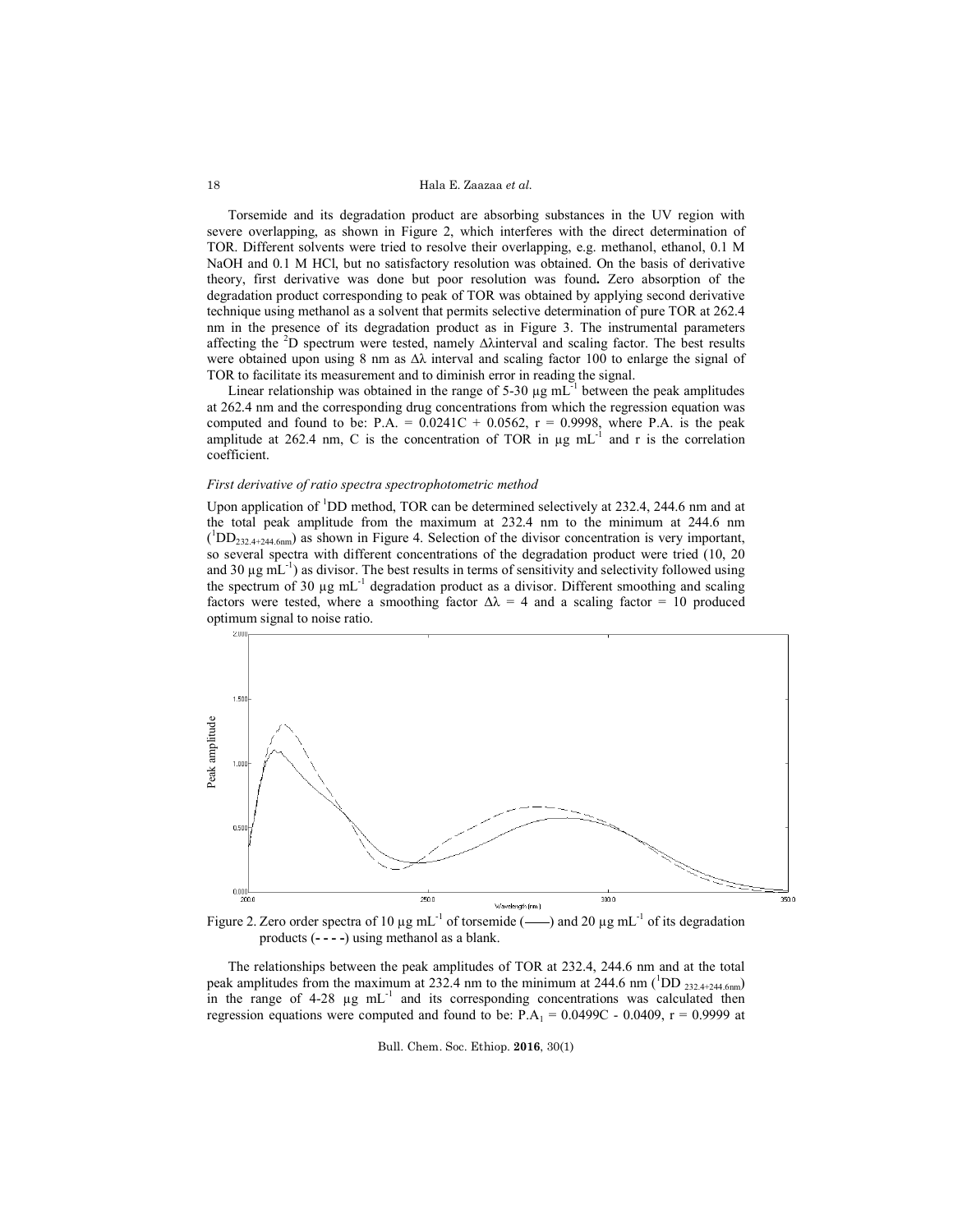Development and validation of stability-indicating methods for determination of torsemide 19

232.4 nm; P.A<sub>2</sub> = 0.0558C + 0.0809, r = 0.9999 at 244.6 nm; P.A<sub>3</sub> = 0.1034C + 0.0636, r = 0.9999 at 232.4 + 244.6 nm; where P.A<sub>1</sub>, P.A<sub>2</sub> and P.A<sub>3</sub> are the peak amplitudes at 232.4, 244.6 nm and from 232.4 to 244.6 nm, respectively, C is the concentration of TOR in  $\mu$ g mL<sup>-1</sup> and r is the correlation coefficient.



Figure 3. Second derivative spectra of torsemide  $(5-30 \mu g \text{ mL}^{-1})$  ( $\rightarrow$ ) and 20 and 30  $\mu g \text{ mL}^{-1}$  of its degradation products (**- - - -**) using methanol as a blank.



Figure 4. Ratio spectra of 10 µg mL-1 of torsemide (**──**) and 20 µg mL-1 of its degradation products  $(- - -)$  using the spectrum of 30  $\mu$ g mL<sup>-1</sup> degradation products as a divisor and methanol as a blank.

### *TLC-densitomeric method*

TLC-densitometry is an important technique in the field of separation and analysis of closely related compounds. In contrast to the TLC method which was described for determination of TOR in presence of its degradation products at  $\lambda$  297 nm [22], this method offers better results regarding accuracy, precision and system suitability through scanning the chromatogram at the maximum peak of TOR ( $\lambda_{\text{max}}$  287 nm). Also, it allows quantification of wide concentration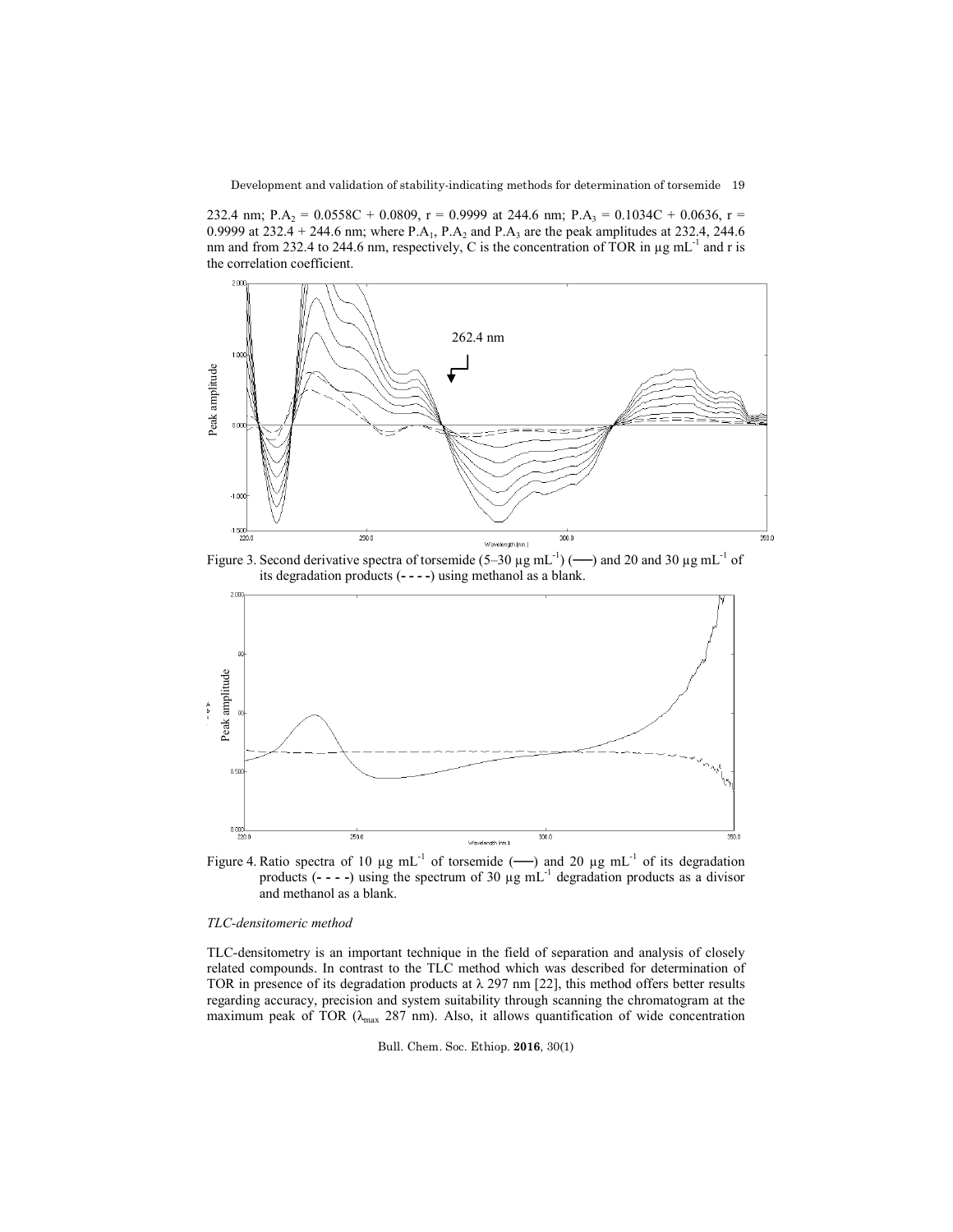Hala E. Zaazaa *et al.*

range of TOR. The use of acetone : chloroform : ethyl acetate (4:4:2 by volume) as a developing system offers good separation by the difference in the retardation factor  $(R_f)$  values of TOR  $(R_f)$  $= 0.20$ ) and its degradation product (deg 1) (R<sub>f</sub> = 0.58), as shown in Figure 5, while the degradation product (deg 2) has no UV absorption at  $\lambda > 206$  nm. It was necessary to test different variables that affect the separation to obtain the optimum chromatographic conditions as the following:



Figure 5. Densitogram of torsemide (4  $\mu$ g/band,  $R_f$  = 0.20) and its degradation product (deg 1) (1)  $\mu$ g/band, R<sub>f</sub> = 0.58).

*Mobile phase*. Different developing systems of different composition and ratios were tried for separation, e.g. methanol : acetone (8:2,  $v/v$ ), chloroform : methanol (5:5,  $v/v$ ), chloroform : methanol : ethyl acetate (7:1:2 by volume) and acetone : chloroform : ethyl acetate (2:6:2 by volume). The best separation was achieved by using acetone: chloroform: ethyl acetate (4:4:2 by volume) as a developing system.

*Band dimensions*. The band width and the interspaces between bands should be chosen carefully to avoid diffusion of bands outside the scanning tracks and interferences between adjacent bands. Accordingly, the optimum band width chosen was 4 mm and the interspaces between bands were 14 mm.

*Scanning wavelength and slit dimension of scanning light beam*. Different scanning wavelengths were tried, where 287 nm offers the best result regarding sensitivity, peak symmetry and sharpness, as shown in Figure 5. Also, different slit dimensions were tested for complete coverage of band dimensions, where 5 mm  $\times$  0.2 mm showed highest sensitivity for TOR.

*System suitability*. Parameters including resolution (R<sub>s</sub>), peak symmetry, capacity factor (K<sup>'</sup>) and selectivity factor  $(\alpha)$  were calculated. The resolution is always above 1.5, the selectivity more than one and an accepted value for symmetry factor was obtained, Table 2. The linearity of TOR was checked at the selected wavelength 287 nm in the concentration range of 0.5-5.0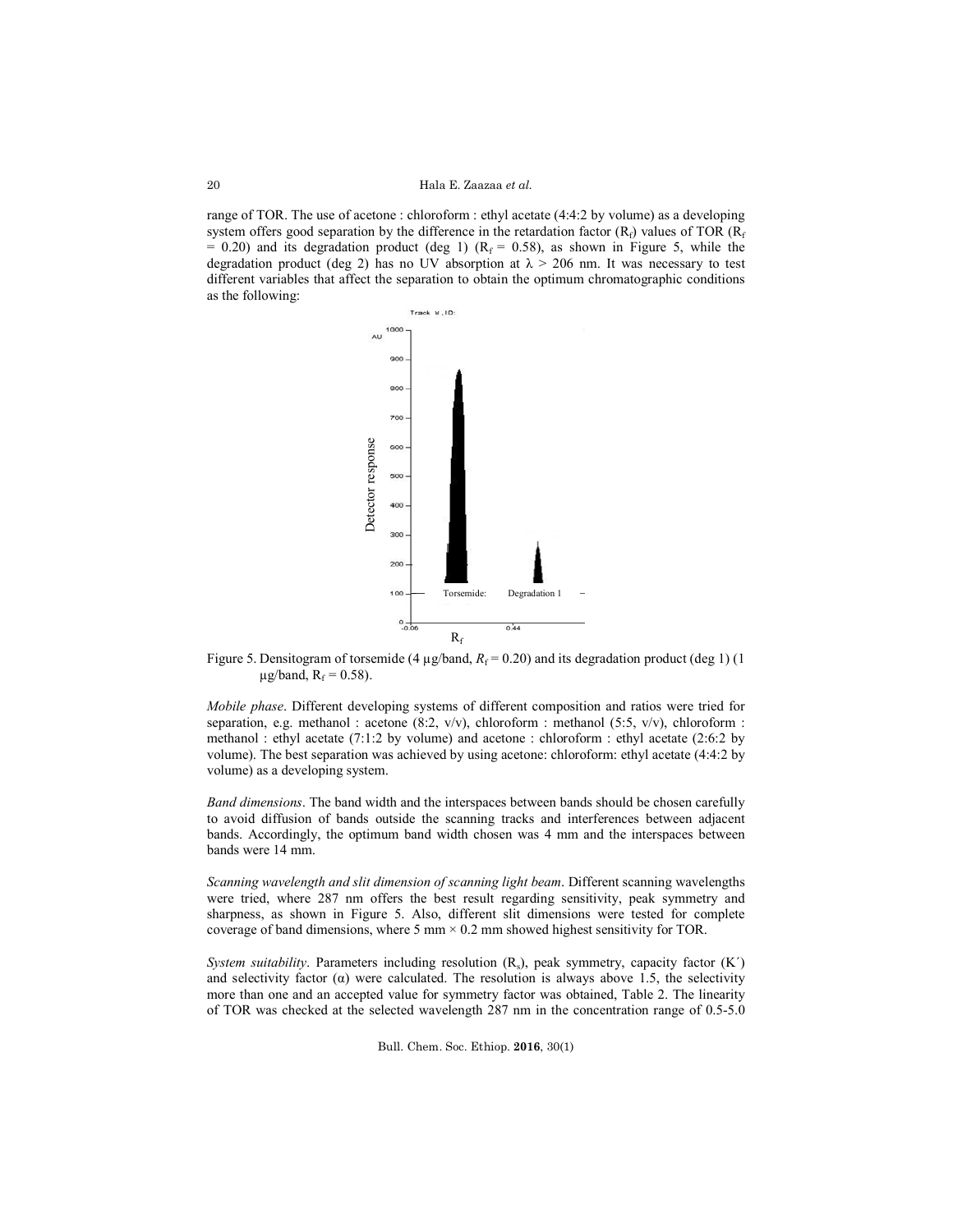µg/band. Calibration curve was constructed by plotting the integrated peak areas versus the concentrations of TOR and then the regression equation was calculated and found to be:  $P =$ 0.0576C + 0.0891, r = 0.9999, where P is the integrated area under the peak (x10<sup>-4</sup>) for TOR, C is the concentration of TOR in µg/band and r is the correlation coefficient.

Table 2. Parameters of system suitability of the developed TLC-densitometric method for the determination of torsemide in presence of its degradation products.

| Parameters             | TLC-densitometric method |                        |                     | HPLC method                               | Reference value                                           |
|------------------------|--------------------------|------------------------|---------------------|-------------------------------------------|-----------------------------------------------------------|
|                        | Torsemide                | Degradation<br>product |                     | <i>I</i> Torsemide Degradation<br>product |                                                           |
| Resolution $(R_s)$     | 4.13                     |                        | 6.98                |                                           | R > 1.5                                                   |
| Selectivity $(\alpha)$ |                          | 0.14                   | 1.38                |                                           | >1                                                        |
| Tailing factor $(T)$   | 0.90                     | 1.00                   | 0.87                | 0.95                                      | $\approx$ 1                                               |
| Capacity factor $(K')$ | 2.83                     | 0.41                   | 1.74                | 2.79                                      | $1-10$ acceptable                                         |
| Column efficiency (N)  |                          |                        | 6449                | 8704                                      | Increase with efficiency of<br>the separation             |
| $HETP^*$               |                          |                        | $2.33\times10^{-3}$ | $1.72\times10^{-3}$                       | The smaller the value the<br>higher the column efficiency |

\* Height equivalent to theoretical plate.

## *HPLC method*

Different HPLC methods were described for determination of torsemide either in binary mixture or in presence of its metabolites. Only one HPLC method was described for stability indicative determination of TOR [23]. The drawback of this method is the use of  $C_{18}$  analytical column which results in poor resolution and overlapped peaks with less non polar molecules which leads to the use of more difficult gradient elution technique. Studies were done in trials to optimize all the parameters that affect the chromatographic separation.

*Stationary phase*. Molecules with certain hydrophilicity are not retained on C<sub>18</sub> column. This may results sometimes in low selectivity, resulting in poor or even no separation [26, 27]. So,  $C_8$ analytical column was the stationary phase of choice for the separation of TOR and its degradation products in short time with good resolution.

*Mobile phase.* Mobile phase composition and pH have great effects on resolution and peak symmetry, even they manipulate the signal to noise ratio which in turn affect the method sensitivity. So, the optimization of organic modifiers percentage and pH of the mobile phase was of utmost importance. The optimum resolution was achieved upon using a mobile phase consisting of phosphate buffer pH 4 : acetonitrile (3:2, v/v).

*Instrumental conditions*. Several wavelengths were tested, the best wavelength was 287 nm at which high sensitivity was obtained. In addition, mobile phase was delivered at different rates  $(1, 1.5 \text{ and } 2 \text{ mL min}^{-1})$ , the optimum was 1 mL min<sup>-1</sup>, which provides maximum separation with minimum run time. Torsemide was determined in USP [4] using  $C_8$  column with 7  $\mu$ m particle size and flow rate of 1.5 mL min<sup>-1</sup>, while the proposed method has smaller particle size  $(5 \mu m)$  and 1 mL min<sup>-1</sup> flow rate to offer a better opportunity for good separation with minimum amounts of the mobile phase.

Finally a satisfactory separation was achieved by using the chromatographic conditions described in this work. The average retention times are  $2.2 \pm 0.2$  min for TOR and  $3.0 \pm 0.2$  min for its degradation product (deg 1) as shown in Figure 6.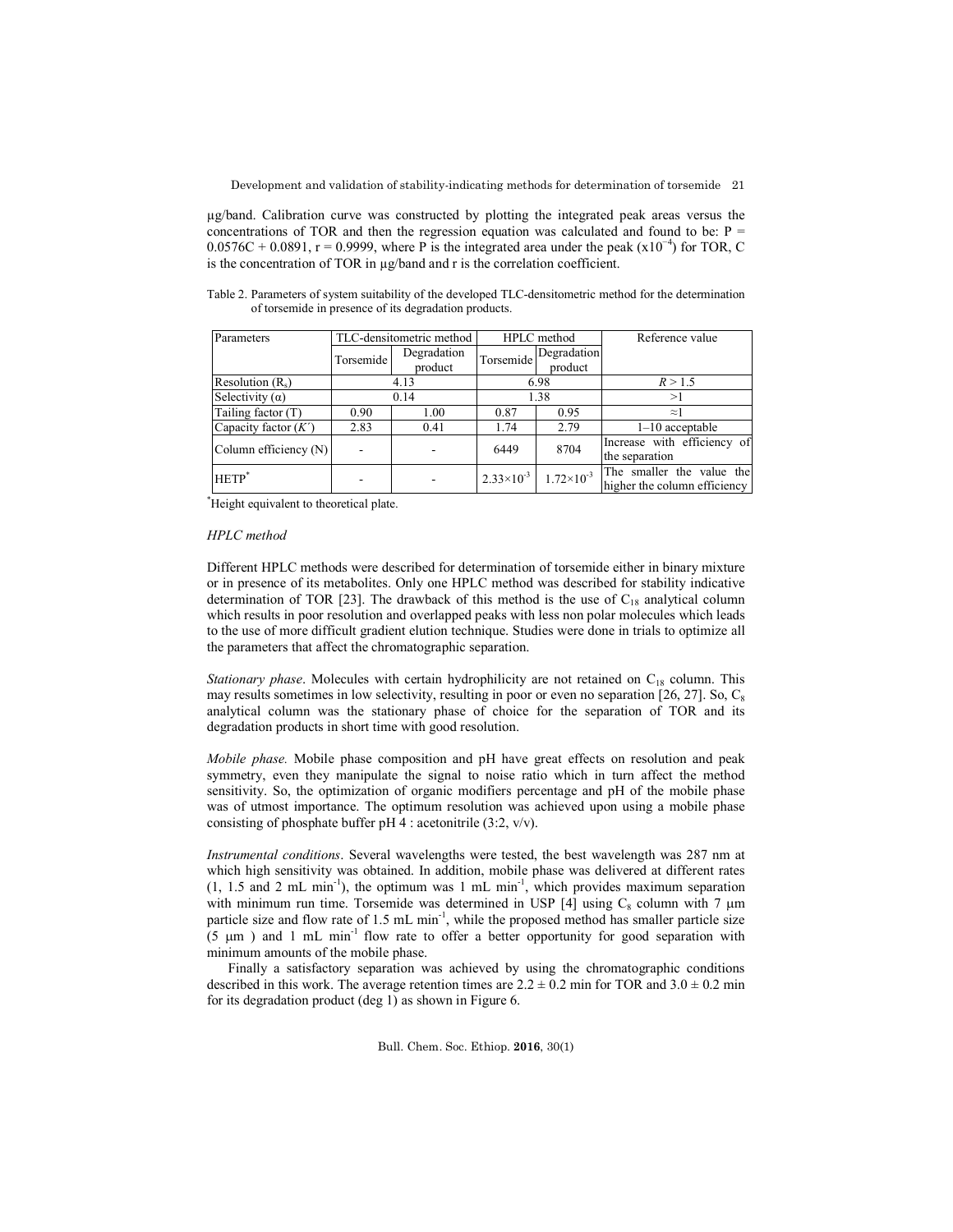

Figure 6. HPLC chromatogram of torsemide and its degradation product (deg 1) (2.2 and 3.0 min, respectively) using phosphate buffer (pH 4) : acetonitrile  $(3:2, v/v)$  as a mobile phase.

*System suitability*. System suitability testing was done in order to demonstrate that the instrumental system is performing properly. The robustness of the HPLC method was investigated by analysis of samples under a variety of experimental conditions such as small changes in the pH (6.0–6.5) and small changes in buffer/methanol ratio (from 1/1 to 1.25/0.75) in the mobile phase. The effect on retention time and peak parameters was studied. It was found that the method was robust when the column and the mobile phase ratio were varied. During these investigations, the retention times were modified, however the areas and peaks symmetry were conserved. Calculations revealed good results as shown in Table 2.

Using the above mentioned chromatographic conditions, calibration curve was constructed by plotting the relative peak area (drug/external standard of 8  $\mu$ g mL<sup>-1</sup> TOR) versus the corresponding concentration of TOR and good linearity was obtained in the range of 2-16 µg mL<sup>-1</sup>. The computed regression equation is given below:  $P = 0.1255 C + 0.0064$ ,  $r = 0.9999$ , where P is the relative peak area for TOR, C is the concentration of TOR in  $\mu$ g mL $^{-1}$  and r is the correlation coefficient.

| Degrada<br>tion           |                                         | method        | <sup>2</sup> D spectrophotometric | <sup>1</sup> DD spectrophotometric method |               |                        |                | TLC-densitometric method               |                 |                                            | HPLC method                     |                             |               |                                 |
|---------------------------|-----------------------------------------|---------------|-----------------------------------|-------------------------------------------|---------------|------------------------|----------------|----------------------------------------|-----------------|--------------------------------------------|---------------------------------|-----------------------------|---------------|---------------------------------|
| products<br>$\frac{0}{0}$ | Concentration<br>$(\mu$ g m $L^{-1}$ )  |               |                                   | Concentration<br>$(\mu g \, mL^{-1})$     |               | Recovery% of Torsemide |                | Concentration<br>$(\mu g \, mL^{-1})$  |                 | Concentration<br>$(\mu g \text{ mL}^{-1})$ |                                 |                             |               |                                 |
|                           | degradat<br>10 <sub>n</sub><br>products | torse<br>mide | Recovery<br>$%$ of<br>torsemide   | degradat<br>10n<br>products               | torsemi<br>de | at<br>232.4<br>nm      | at 244.6<br>nm | at<br>$(232.4 +$<br>244.6 nm) products | degradat<br>10n | torse<br>mide                              | Recovery<br>$%$ of<br>torsemide | degradat<br>10n<br>products | torse<br>mide | Recovery<br>$%$ of<br>torsemide |
| 5%                        | 30.00                                   | l.50          | 98.33                             | 20.00                                     | 1.00          | 98.89                  | 100.76         | 100.57                                 | 2.00            | 0.10                                       | 99.96                           | 10.00                       | 0.50          | 99.72                           |
| 25%                       | 20.00                                   | 5.00          | 99.71                             | 16.00                                     | 4.00          | 98.98                  | 100.92         | 100.25                                 | 4.00            | 1.00                                       | 98.39                           | 16.00                       | 4.00          | 100.93                          |
| 50%                       | 8.00                                    | 4.00          | 99.28                             | 10.00                                     | 5.00          | 98.16                  | 98.16          | 100.75                                 | 3.00            | 1.50                                       | 100.05                          | 12.00                       | 6.00          | 99.02                           |
| 75%                       | 16.00                                   | 12.00         | 101.11                            | 24.00                                     | 18.00         | 99.37                  | 98.94          | 100.77                                 | 2.80            | 2.10                                       | 100.52                          | 8.00                        | 6.00          | 98.95                           |
| 90%                       | 25.00                                   | 22.50         | 99.00                             | 5.00                                      | 4.50          | 100.85                 | 99.18          | 100.29                                 | 5.00            | 4.50                                       | 98.96                           | 5.00                        | 4.50          | 100.43                          |
| $Mean\pm$                 |                                         |               | $99.49 \pm$                       |                                           |               | 99.25                  | 99.59          | 100.53                                 |                 |                                            | 99.58                           |                             |               | 99.81                           |
| <b>SD</b>                 |                                         |               | 1.04                              |                                           |               | $\pm 1.00$             | $\pm 1.20$     | $\pm 0.25$                             |                 |                                            | $\pm 0.87$                      |                             |               | $\pm 0.87$                      |

Table 3. Determination of torsemide in laboratory prepared mixtures by the proposed methods.

To assess the stability-indicating efficiency of the proposed methods, the degradation product of TOR were mixed with the intact sample in different ratios and analyzed by the proposed methods. Table 3 illustrates good selectivity in the determination of TOR in the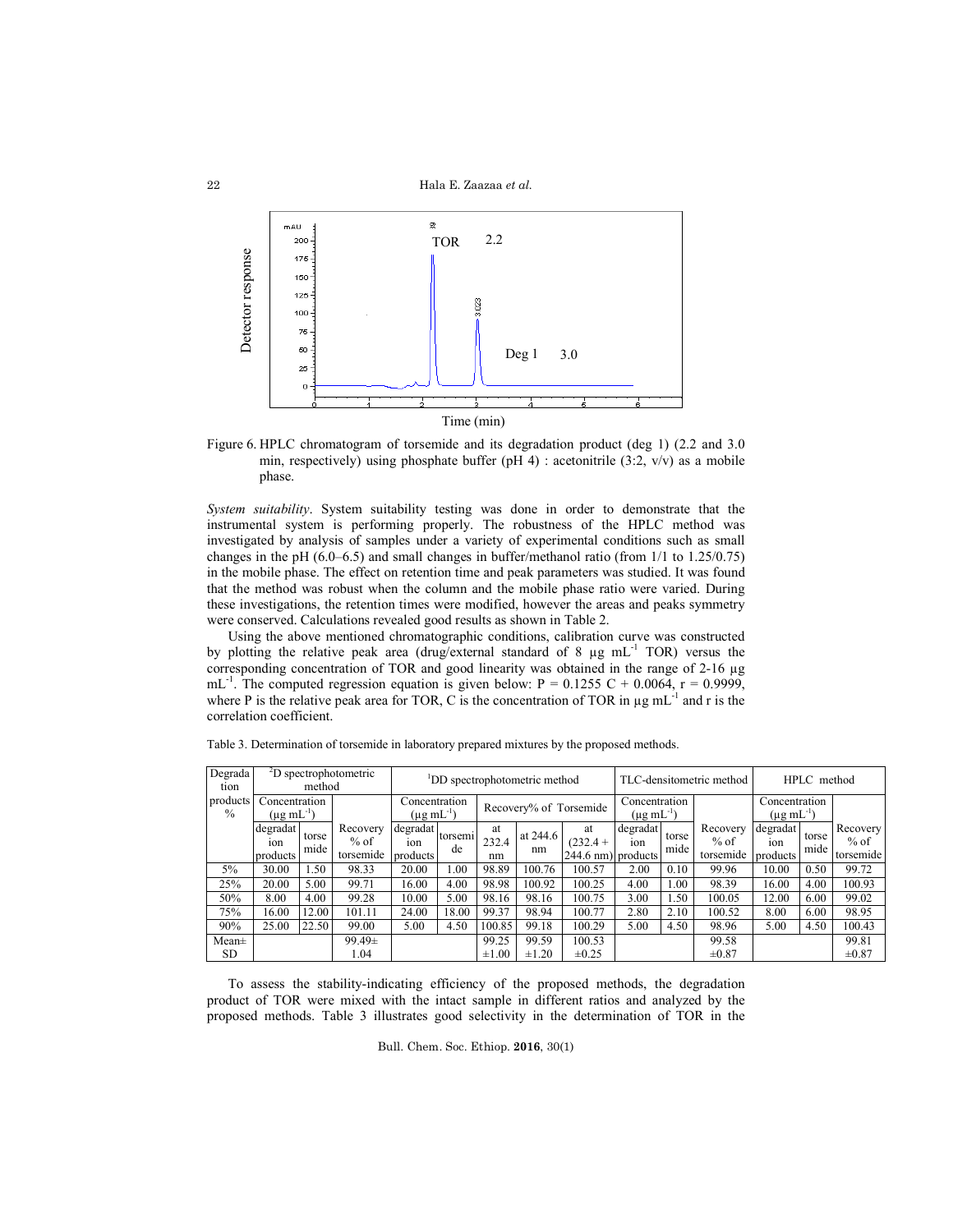presence of up to 90% (w/w) of its degradation product where  ${}^{1}$ DD method at showed high selectivity at peak-peak determinations  $(^1\text{DD}_{232.4+244.6nm})$  in accordance to accuracy and precision without prior separation. The suggested methods were successfully applied for the determination of TOR in its pharmaceutical formulation, showing good percentage recoveries. The validity of the suggested methods was further confirmed by the results in Table 4 that obtained upon applying the standard addition technique. The precision of the suggested methods was also expressed in terms of relative standard deviation of the interday and intraday analysis results in three concentration levels (80%, 100%, 120%) as presented in Table 5. Statistical comparison of the results of the suggested methods for determination of TOR with those obtained by applying the official HPLC method [4] showing no difference thus confirming good accuracy and excellent precision (Table 6).

Table 4. Determination of torsemide in Examide®tablets by the proposed methods and application of standard addition technique.

| Pharmaceutical formulation                                                                                           | <sup>2</sup> D spectrophotometric | DD spectrophotometric method |                     |                     | TLC-              | <b>HPLC</b>          |
|----------------------------------------------------------------------------------------------------------------------|-----------------------------------|------------------------------|---------------------|---------------------|-------------------|----------------------|
|                                                                                                                      | method $(\lambda, nm)$            | $(\lambda, nm)$              |                     |                     | densitometric     | method               |
|                                                                                                                      | 287                               | 232.4                        | 244.6               | $(232.4 + 244.6)$   | method            |                      |
| $\overline{\text{Example}}^{\mathcal{B}}$ tablets<br>10 mg TOR/tablet<br>Found<br>Batch No. 1230311<br>$\frac{0}{a}$ | 99.42<br>$\pm 0.83$               | 101.74<br>±1.11              | 99.77<br>$\pm 0.62$ | 99.98<br>$\pm 0.34$ | $100.27 \pm 0.48$ | 100.58<br>$\pm 0.35$ |
| Recovery of standard                                                                                                 | 99.59                             | 99.50                        | 100.40              | 100.13              | $98.66 \pm 0.82$  | 100.30               |
| added $\%$ <sup>b</sup>                                                                                              | $\pm 0.71$                        | $\pm 1.17$                   | ±1.25               | $\pm 0.51$          |                   | $\pm 0.49$           |
| <b>Examide®tablets</b><br>20 mg TOR/tablet<br>Found<br>Batch No. 1240311  % <sup>a</sup>                             | 100.17<br>$\pm 0.77$              | 100.84<br>$\pm 0.93$         | 99.32<br>$\pm 0.50$ | 99.57<br>$\pm 0.39$ | $101.18 \pm 0.79$ | 101.53<br>$\pm 0.28$ |
| Recovery of standard                                                                                                 | 99.62                             | 99.47                        | 99.37               | 99.74               | $99.65 \pm 0.88$  | 100.25               |
| added $\%$ <sup>b</sup>                                                                                              | $\pm 0.98$                        | $\pm 1.02$                   | $\pm 0.78$          | $\pm 0.92$          |                   | $\pm 0.93$           |

<sup>a</sup>Average of five determinations. <sup>b</sup>Average of three determinations.

Table 5. Results of assay validation parameters of the proposed methods for determination of torsemide.

|                                       | $2D$ method<br>$(\lambda, nm)$ |                   | DD spectrophotometric method<br>$(\lambda, nm)$ |                        | TLC-                    | <b>HPLC</b>       |  |
|---------------------------------------|--------------------------------|-------------------|-------------------------------------------------|------------------------|-------------------------|-------------------|--|
| Parameters                            | 287                            | 232.4             | 244.6                                           | $(232.4 +$<br>244.6    | densitometric<br>method | method            |  |
| Accuracy (mean $\pm\%$ RSD)           | $100.06 \pm 0.75$              | $100.12 \pm 0.88$ | $99.93 \pm 0.83$ 99.95 $\pm 0.61$               |                        | 99.86±0.70              | 99.98±0.76        |  |
| Precision (%RSD)                      |                                |                   |                                                 |                        |                         |                   |  |
| Repeatability*                        | $80\%$ = 0.58                  | $\pm 0.47$        | $\pm 0.31$                                      | $\pm 0.39$             | $\pm 0.46$              | $\pm 0.37$        |  |
|                                       | $100\% \pm 0.69$               | $\pm 0.32$        | $\pm 0.22$                                      | $\pm 0.26$             | $\pm 0.49$              | $\pm 0.43$        |  |
|                                       | $120\% \pm 0.67$               | $\pm 0.22$        | $\pm 0.29$                                      | $\pm 0.22$             | $\pm 0.57$              | $\pm 0.48$        |  |
| Intermediate precision** $80\%$ ±0.82 |                                | $\pm 0.92$        | $\pm 0.75$                                      | $\pm 0.58$             | $\pm 0.99$              | $\pm 0.71$        |  |
|                                       | $100\% \pm 0.77$               | $\pm 0.87$        | $\pm 0.72$                                      | $\pm 0.63$             | $\pm 0.89$              | $\pm 0.80$        |  |
|                                       | $120\% \pm 0.79$               | $\pm 0.70$        | $\pm 0.84$                                      | $\pm 0.52$             | $\pm 0.80$              | $\pm 0.67$        |  |
| Specificity and selectivity           | $99.49 \pm 1.05$               | $99.25 \pm 1.01$  | $99.59 \pm 1.20$                                | 100.53±0.25 99.58±0.87 |                         | $99.81 \pm 0.87$  |  |
| Range $(\mu g \, mL^{-1})$            | $5 - 30$                       | $4 - 28$          | $4 - 28$                                        | $4 - 28$               | $0.50 - 5.0$            | $2 - 16$          |  |
| Linearity: Slope                      | 0.0241                         | 0.0499            | 0.0558                                          | 0.1034                 | 0.0576                  | 0.1255            |  |
| Intercept                             | 0.0562                         | $-0.0409$         | 0.0809                                          | 0.0636                 | 0.0891                  | 0.0064            |  |
| Correlation coefficient (r)           | 0.9998                         | 0.9999            | 0.9999                                          | 0.9999                 | 0.9999                  | 0.9999            |  |
| Robustness                            |                                |                   |                                                 |                        | $100.17\pm0.54$         | $100.97 \pm 0.84$ |  |
| $LOD***$ (µg mL <sup>-1</sup> )       | 0.68                           | 0.30              | 0.38                                            | 0.31                   | $0.08$ ( $\mu$ g/band)  | 0.22              |  |
| $LOQ^{***}$ (µg mL <sup>-1</sup> )    | 2.08                           | 0.92              | 1.16                                            | 0.93                   | $0.25$ ( $\mu$ g/band)  | 0.66              |  |

\* The intraday (n = 9), average of three different concentrations repeated three times within the day. \*\*The interday  $(n = 9)$ , average of three concentrations repeated three times in three successive days. \*\*\*Limit of detection and quantitation are determined via calculations,  $LOD = (SD \text{ of the response/slope}) \times 3.3$ ;  $LOQ = (SD \text{ of the$ response/slope) x 10.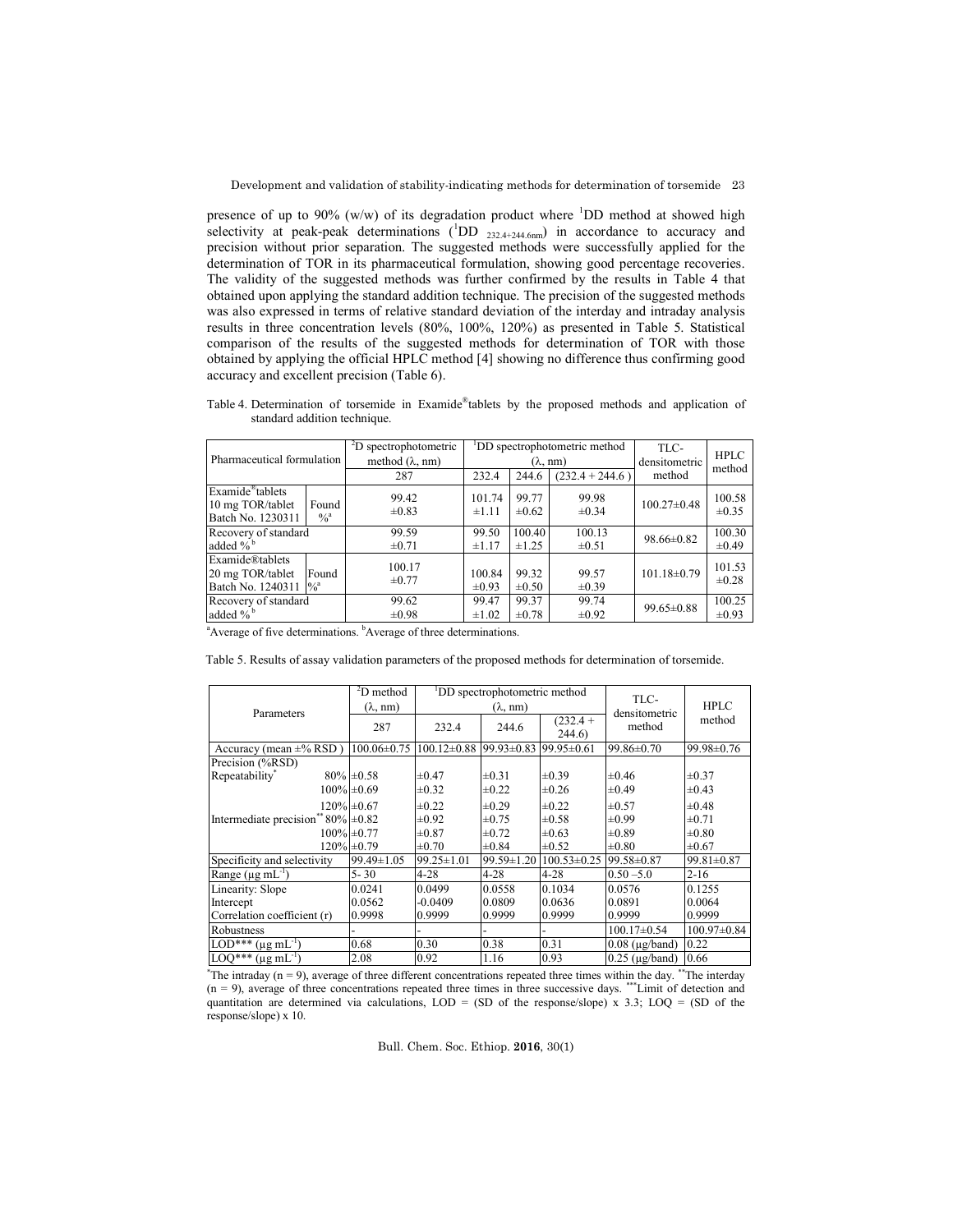| Parameters | $\Delta$ D method ( $\lambda$ , nm)   DD spectrophotometric method ( $\lambda$ , nm) |            |            |                      | TLC-                    | <b>HPLC</b> | Official            |
|------------|--------------------------------------------------------------------------------------|------------|------------|----------------------|-------------------------|-------------|---------------------|
|            | 287                                                                                  | 232.4      | 244.6      | $(232.4 +$<br>244.6) | densitometric<br>method | method      | method <sup>®</sup> |
| Mean       | 100.1                                                                                | 100.1      | 99.93      | 99.95                | 99.86                   | 99.98       | 99.77               |
| <b>SD</b>  | 0.75                                                                                 | 0.88       | 0.83       | 0.61                 | 0.70                    | 0.76        | 0.42                |
| $%$ RSD    | 0.75                                                                                 | 0.88       | 0.83       | 0.61                 | 0.70                    | 0.76        | 0.42                |
| Variance   | 0.56                                                                                 | 0.77       | 0.69       | 0.37                 | 0.49                    | 0.58        | 0.18                |
| N          | 6                                                                                    |            |            |                      |                         |             | 6                   |
| F-value    | 3.11(5.05)                                                                           | 4.28(4.95) | 3.83(4.95) | 2.06(4.95)           | 2.72(4.95)              | 3.22        |                     |
|            |                                                                                      |            |            |                      |                         | (4.95)      |                     |
| Student's  | 0.826                                                                                | 0.886      | 0.424      | 0.606                | 0.274                   | 0.598       |                     |
| t-test     | (2.228)                                                                              | (2.201)    | (2.201)    | (2.201)              | (2.201)                 | (2.201)     |                     |

Table 6. Statistical comparison of the results obtained by the proposed methods and the official method for the determination of torsemide in pure powder form.

\* HPLC method using C8 column, K phosphate buffer pH 3.5–methanol (3:2, v/v) as mobile phase, UV detection at 288 nm and a flow rate of 1.5 mL min-1 . The figures between parenthesis are the corresponding theoretical values of t and F at  $p = 0.05$ .

## **CONCLUSION**

From the results obtained, we concluded that the suggested methods showed high sensitivity, accuracy, reproducibility and specificity and can be used as stability indicating methods. Moreover, these methods are simple and inexpensive, permitting their application in quality control laboratories. Derivative spectrophotometric method is simple, accurate and specific for TOR in presence of 5-90% degradation products over wide concentration range of torsemide, but it depends on critical measurements at specified wavelength. Concerning the advantage of first derivative of ratio spectra spectrophotometric method over second derivative one, that no critical measurements was needed as the interference due to the degradation products was cancelled along the whole spectrum. The presented TLC-densitometric and HPLC methods could provide highly selective quantitative stability indicating methods for the analysis of TOR in presence of its degradation products. It also offers the capability of estimation the extent of degradation as well as the determination of its concentration. Besides being very sensitive, TLCdensitometric method has the advantage of using single run for analysis of multiple concentrations; saving time and effort.

## **REFERENCES**

- 1. Sweetman, S.C. (Ed.) *Martindale The Complete Drug Reference*, 36th ed., Pharmaceutical Press: London; **2009**.
- 2. Moffat, A.C. *Clark's Isolation and Identification of Drugs*, 2nd ed., Pharmaceutical Press: London; **1986**.
- 3. *British Pharmacopoeia* Vol. II, The Stationery Office on Behalf of the MHRA, London; **2010** pp 2124-2125.
- 4. *The U.S. Pharmacopoeia*, 27th ed., U.S. Pharmacopeial Convention: Rockville, MD; **2004**, pp 3775-3776.
- 5. Vasantha, K.; Sree, M.; Sai, S.; Lakshmi, G.; Nalluri, B.N. *J. Chem. Pharm. Res.***2014**, 6, 334.
- 6. Engelhardt, S.; Meineke, I.; Brockmoeller, J. *J. Chromatogr. B: Anal. Technol. Biomed. Life Sci*. **2006**, 831, 31.
- 7. Liu, K.H.; Lee, Y.K.; Ryu, J.Y.; Lee, D.J.; Kang, W.; Lee, S.S.; Yoon, Y.R.; Shin, J.G. *Chromatographia* **2004**, 60, 639.